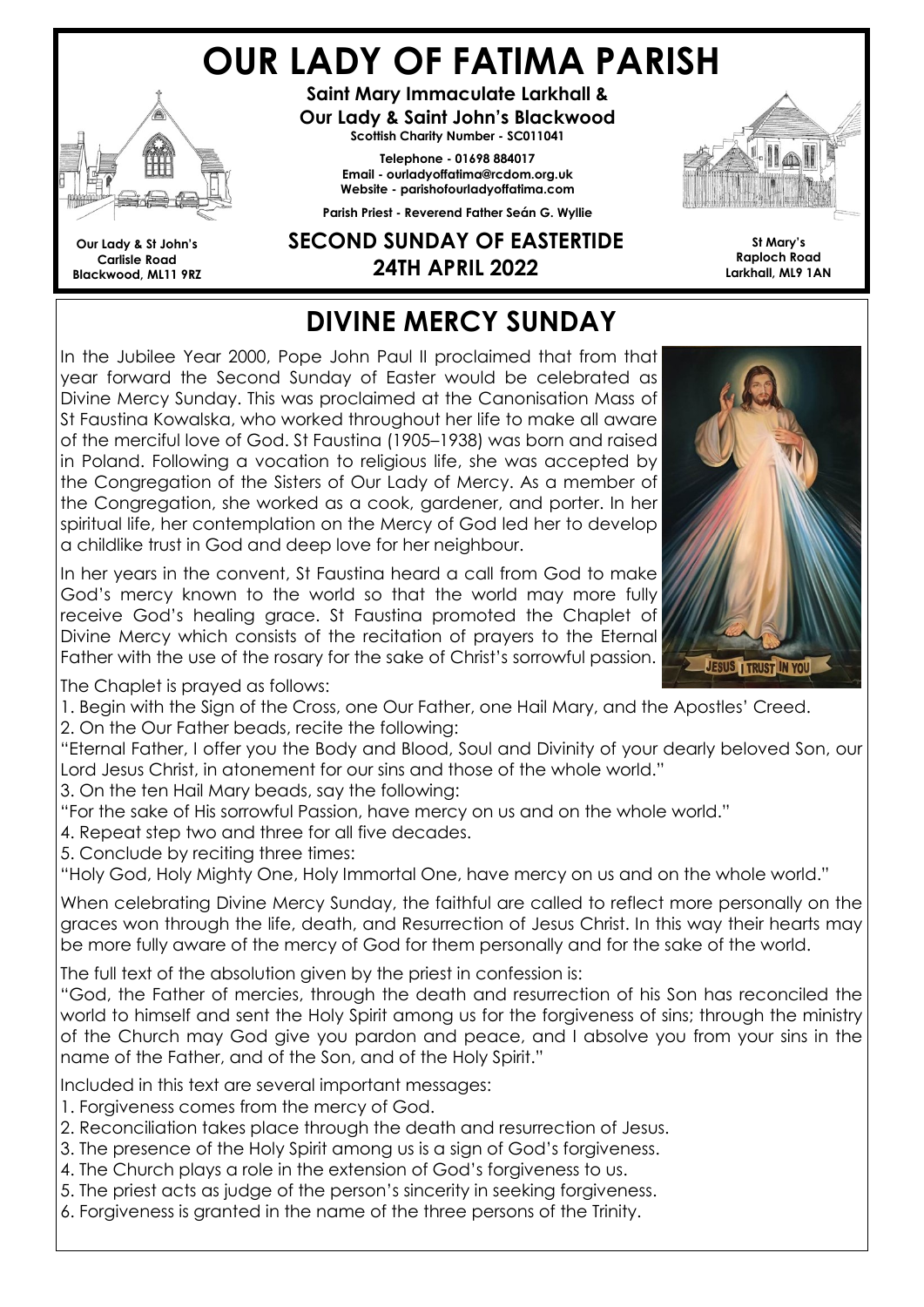|  | <b>EASTER OCTAVE IN OUR PARISH</b> |  |  |
|--|------------------------------------|--|--|
|--|------------------------------------|--|--|

| <b>Sunday 24th April</b>   |                                                                           |
|----------------------------|---------------------------------------------------------------------------|
| 10.00am                    | Holy Mass for the Second Sunday of Eastertide (St Mary's)                 |
| 12noon                     | Holy Mass for the Second Sunday of Eastertide (Our Lady & St John's)      |
| 3.00 <sub>pm</sub>         | Divine Mercy Devotion with Adoration of the Blessed Sacrament (St Mary's) |
| 5.00pm                     | Holy Mass for the Second Sunday of Eastertide (Our Lady & St John's)      |
|                            | NO MASS IN THE PARISH FROM MONDAY 25TH - SATURDAY 30TH                    |
|                            | <b>BOTH CHURCHES WILL CONTINUE TO BE OPEN FROM 8.30AM UNTIL 5.00PM</b>    |
|                            | <b>FOR PRIVATE PRAYER</b>                                                 |
| <b>Saturday 30th April</b> |                                                                           |
|                            | <b>NO MORNING MASS</b>                                                    |
| 5.30pm                     | Vigil Mass for the Third Sunday of Eastertide (St Mary's)                 |
| <b>Sunday 1st May</b>      |                                                                           |
| 10.00am                    | Holy Mass for the Third Sunday of Eastertide (St Mary's)                  |
| 12noon                     | Holy Mass for the Third Sunday of Eastertide (Our Lady & St John's)       |
| 5.00pm                     | Holy Mass for the Third Sunday of Eastertide (Our Lady & St John's)       |
| 6.00 <sub>pm</sub>         | May Devotions concluding with Benediction (Our Lady & St John's)          |
|                            |                                                                           |

#### MONDAY 25TH APRIL - SATURDAY 30TH APRIL

Fr Wyllie will be away from the parish from tomorrow (Monday) until Saturday. He has tried to get a supply priest to cover Masses in both churches but all the religious orders and retired priests are unable to provide cover and at present we only have one curate in the diocese. From after the 5.00pm Mass today there will be no Mass in the parish until the Vigil Mass on Saturday 30th April, effectively there will be no Mass Monday - Friday of that week. As the number of priests decline and the number of religious orders in our diocese continues to dwindle we may have to adapt the provision of Masses in our parishes in the years to come when the Parish Priest is on holiday. We have been informed that priests from abroad will no longer be coming to Scotland to relieve priests in the summer as was the case pre-Brexit and pre-Covid.

#### FIRST HOLY COMMUNION CARDS

Our Parish Stall has a variety of First Holy Communion cards and First Holy Communion Gift bags for sale. The cards are priced at £1.00. Why not have a look after Mass today?

#### DIVINE MERCY DEVOTIONS

Today (Sunday) at 3.00pm there will be the Divine Mercy Chaplet concluding with Adoration & Benediction of the Blessed Sacrament in St Mary's. Please make an effort to come along and join in prayer before the Blessed Sacrament.

#### SINCEREST THANKS

Anna Hannigan, who has played the organ at the Sunday 5.00pm Mass in Our Lady & St John's for a good number of years will now step down from this role and attend Mass in St Mary's Lanark, her home parish. Fr Wyllie would like to thank Anna for her dedication and for using her talent in the service of God and our parish community over the years.

#### MUSIC LITURGY IN THE PARISH

There will be a meeting of all those involved in the Music Liturgy of the parish on Wednesday 11th May at 7.30pm in Our Lady & St John's. Anyone who can play an instrument or hold a tune is welcome to come along and to be involved in helping lead the music at our Sunday Masses. We are also in the process of trying to form a Children's Choir which would lead the singing one Sunday a month in both our churches. Please encourage the young people to respond.

#### SECOND COLLECTION FOR SICK & RETIRED PRIESTS ON 7TH/8TH MAY.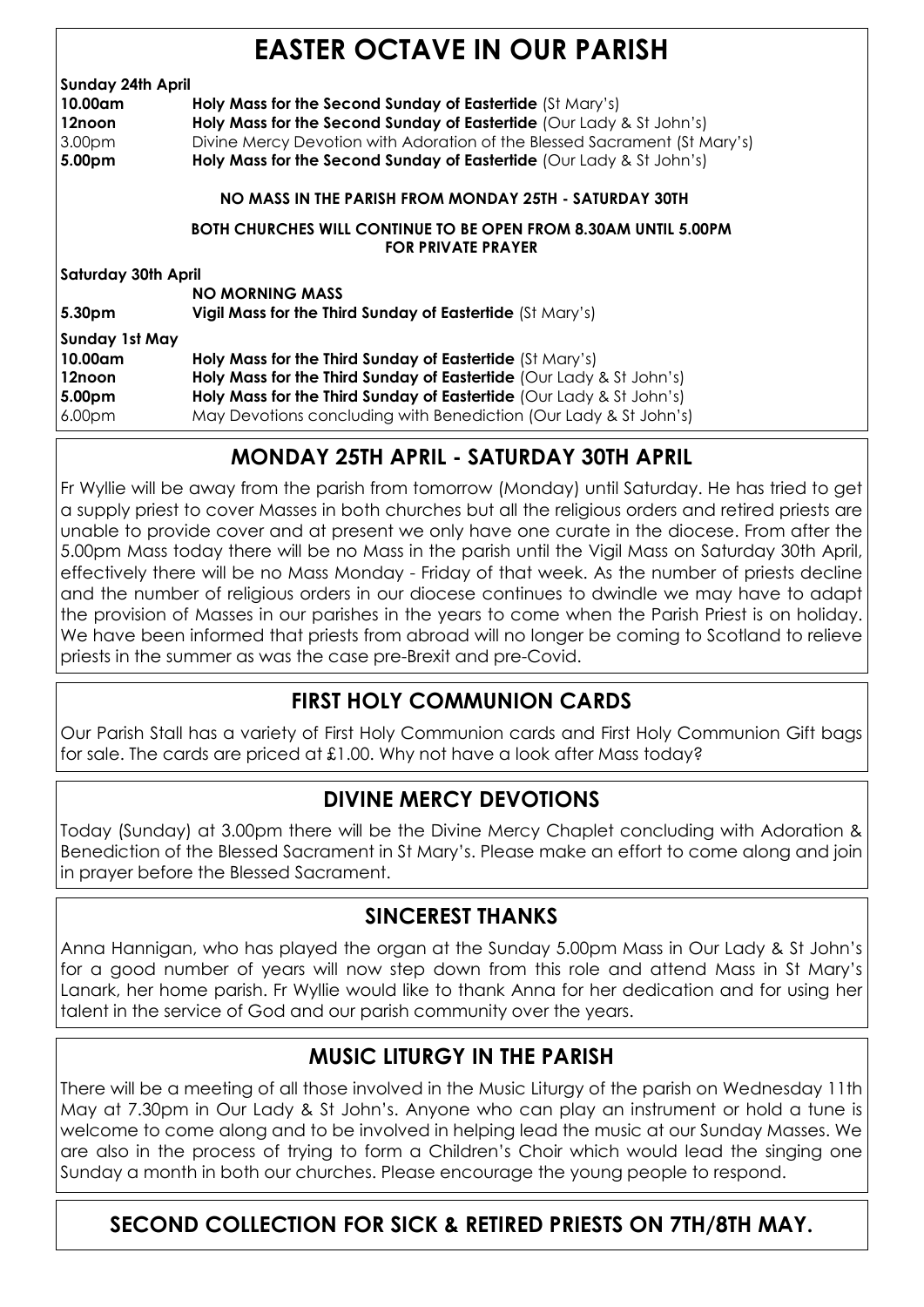#### EASTER SUNDAY MASSES

It was wonderful to see so many parishioners turning out for the Easter Masses in our parish last weekend. At the Solemn Easter Vigil on Holy Saturday we had around 150 and then both Masses on Easter Sunday were packed too. A special word of thanks to all of you for coming along, especially to the many young families. Many thanks too to those who led the music, the altar servers, the sacristans, the readers, the passkeepers and to the St Vincent de Paul for providing the Easter eggs for the younger parishioners.

| <b>PARISH FINANCES</b>                                                                                                                                                                                                                                                                                                                                                                                                                                                                                                                                  | <b>SCIAF WEE BOXES</b>                                                                                                                                                                                                                                                                                                                                                                                                                                                                                                                                |
|---------------------------------------------------------------------------------------------------------------------------------------------------------------------------------------------------------------------------------------------------------------------------------------------------------------------------------------------------------------------------------------------------------------------------------------------------------------------------------------------------------------------------------------------------------|-------------------------------------------------------------------------------------------------------------------------------------------------------------------------------------------------------------------------------------------------------------------------------------------------------------------------------------------------------------------------------------------------------------------------------------------------------------------------------------------------------------------------------------------------------|
| <b>Easter Collection &amp; Donations:</b><br>£2,301.00<br>Standing Orders & Bank Transfers:<br>£460.00<br>Stall:<br>£120.00<br><b>Votive Candles:</b><br>£170.00<br><b>TOTAL:</b><br>£3,051.00                                                                                                                                                                                                                                                                                                                                                          | Today is the cut off for handing in your SCIAF<br>Wee Boxes to the church. If you haven't<br>brought it along with you then please forward<br>your donation to SCIAF yourself. You can<br>donate on their website: www.sciaf.org.uk.                                                                                                                                                                                                                                                                                                                  |
| Many thanks for your very generous support                                                                                                                                                                                                                                                                                                                                                                                                                                                                                                              | Thank you to those who have handed theirs in.                                                                                                                                                                                                                                                                                                                                                                                                                                                                                                         |
| <b>FIRST HOLY COMMUNIONS</b>                                                                                                                                                                                                                                                                                                                                                                                                                                                                                                                            | <b>CABARET NIGHT</b>                                                                                                                                                                                                                                                                                                                                                                                                                                                                                                                                  |
| The children from P4 of both our schools whose<br>parents have met with Fr Wyllie will be enrolled<br>for First Holy Communion on the following<br>dates:<br>Friday 6th May - St Mary's at 10.00am Mass                                                                                                                                                                                                                                                                                                                                                 |                                                                                                                                                                                                                                                                                                                                                                                                                                                                                                                                                       |
| <b>Thursday 12th May</b> - St John's at 9.30am Mass                                                                                                                                                                                                                                                                                                                                                                                                                                                                                                     | The next Cabaret Night will take place on                                                                                                                                                                                                                                                                                                                                                                                                                                                                                                             |
| The children will receive the Sacrament on:                                                                                                                                                                                                                                                                                                                                                                                                                                                                                                             | Friday 29th April                                                                                                                                                                                                                                                                                                                                                                                                                                                                                                                                     |
| Saturday 7th May - First Holy Communions at<br>12noon for the pupils of St Mary's Primary in St                                                                                                                                                                                                                                                                                                                                                                                                                                                         | in the Parish Hall.<br><b>GILON, Music through the Decades</b>                                                                                                                                                                                                                                                                                                                                                                                                                                                                                        |
| Mary's Church                                                                                                                                                                                                                                                                                                                                                                                                                                                                                                                                           | Tickets £7.00                                                                                                                                                                                                                                                                                                                                                                                                                                                                                                                                         |
| Saturday 21st May - First Holy Communions at<br>12noon for the pupils of St John's Primary in Our<br>Lady & St John's Church                                                                                                                                                                                                                                                                                                                                                                                                                            | Contact Angela Stewart on<br>07733440351                                                                                                                                                                                                                                                                                                                                                                                                                                                                                                              |
| <b>MAY DEVOTIONS</b>                                                                                                                                                                                                                                                                                                                                                                                                                                                                                                                                    | <b>PARISH PASTORAL TEAM</b>                                                                                                                                                                                                                                                                                                                                                                                                                                                                                                                           |
| The Church traditionally dedicates the month<br>of May to the Blessed Virgin Mary. It is part of<br>Catholic<br>tradition<br>and<br>heritage<br>to<br>OUr<br>celebrate May Devotions on the Sundays of<br>May. These devotions include the Holy Rosary,<br>Litany to Our Lady and concluding<br>with<br>Adoration of the Blessed Sacrament<br>and<br>Benediction.<br>May Devotions will take place on:<br>Sun 1st May - Our Lady & St John's at 6.00pm<br>Sun 8th May - Our Lady & St John's at 6.00pm<br>Sun 15th May - Our Lady & St John's at 6.00pm | The Parish Pastoral Planning Team will meet on<br>Monday 9th May at 7.00pm in St Mary's Chapel<br>House to discuss the responses to the Synod<br>Questionnaire and to begin to make plans to<br>implement the suggestions and ideas which<br>were expressed. The members of the group<br>would be pleased to hear your opinions and<br>suggestions so please speak to them before<br>the meeting. The members of this group are:<br>Russell McAllister, Suzanne McCaughey, Scott<br>Smith, Laura Steele (Kennedy), Ciaran Reilly &<br>Suzanne Sherry. |
| Sun 22nd May - St Mary's at 6.30pm<br>Sun 29th May -<br>St Mary's at 6.30pm                                                                                                                                                                                                                                                                                                                                                                                                                                                                             | <b>FINANCE COMMITTEE MEETING</b>                                                                                                                                                                                                                                                                                                                                                                                                                                                                                                                      |
| Please make a special effort to come along to<br>honour our Blessed Mother during her special<br>month and to commend ourselves, our families,<br>our parish, the Church and the world into her<br>maternal hands. 'O Mary, conceived without<br>sin, pray for us who have recourse to thee'.                                                                                                                                                                                                                                                           | The Parish Finance Committee will meet on<br>Tuesday 10th May at 3.30pm in St Mary's. If you<br>have anything you would like raised at the<br>meeting then please speak to Fr Wyllie, Mary<br>McDermott, Gerry McCaughey, Patricia Weir or<br>Irene McGoldrick before 10th May so it can be<br>discussed.                                                                                                                                                                                                                                             |